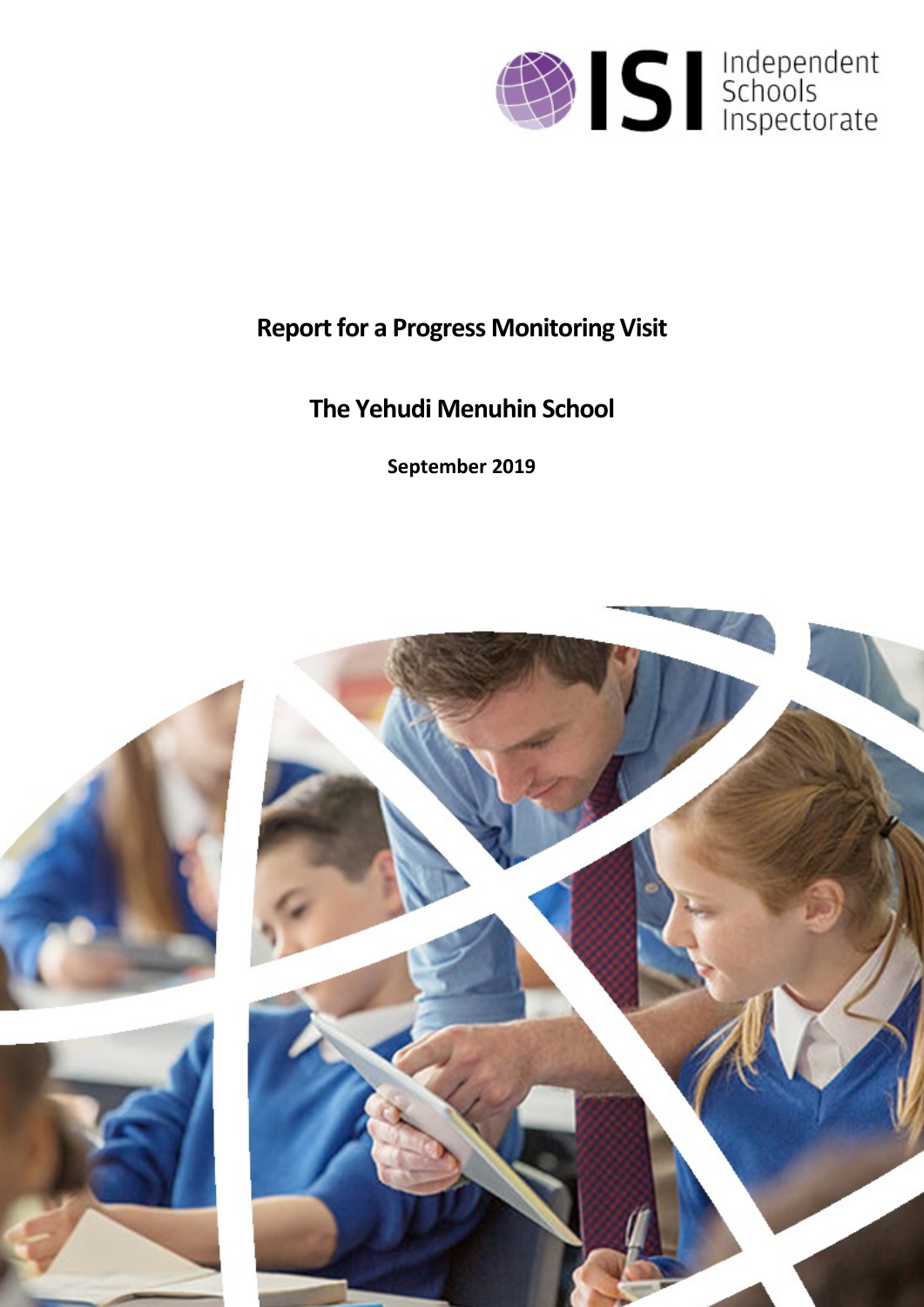# **School's details**

| <b>School</b>                    | The Yehudi Menuhin School                                                           |    |                                   |    |
|----------------------------------|-------------------------------------------------------------------------------------|----|-----------------------------------|----|
| <b>DfE</b> number                | 936/6539                                                                            |    |                                   |    |
| <b>Registered charity number</b> | 312010                                                                              |    |                                   |    |
| <b>Address</b>                   | The Yehudi Menuhin School<br>Stoke d'Abernon<br>Cobham<br>Surrey<br><b>KT11 3QQ</b> |    |                                   |    |
| <b>Telephone number</b>          | 01932 864739                                                                        |    |                                   |    |
| <b>Email address</b>             | head@menuhinschool.co.uk                                                            |    |                                   |    |
| <b>Interim head</b>              | Mr Richard Tanner                                                                   |    |                                   |    |
| <b>Chair of governors</b>        | Mr David Buckley                                                                    |    |                                   |    |
| Age range                        | 8 to 19                                                                             |    |                                   |    |
| Number of pupils on roll         | 85                                                                                  |    |                                   |    |
|                                  | Day pupils                                                                          | 17 | <b>Boarders</b>                   | 68 |
|                                  | D Group:<br>Years 5 and 6                                                           | 2  | C Group:<br>Years 7 to 9          | 23 |
|                                  | <b>B</b> Group:<br>Years 10 and 11                                                  | 25 | A Group:<br><b>Years 12 to 14</b> | 35 |
| Date of visit                    | 27 September 2019                                                                   |    |                                   |    |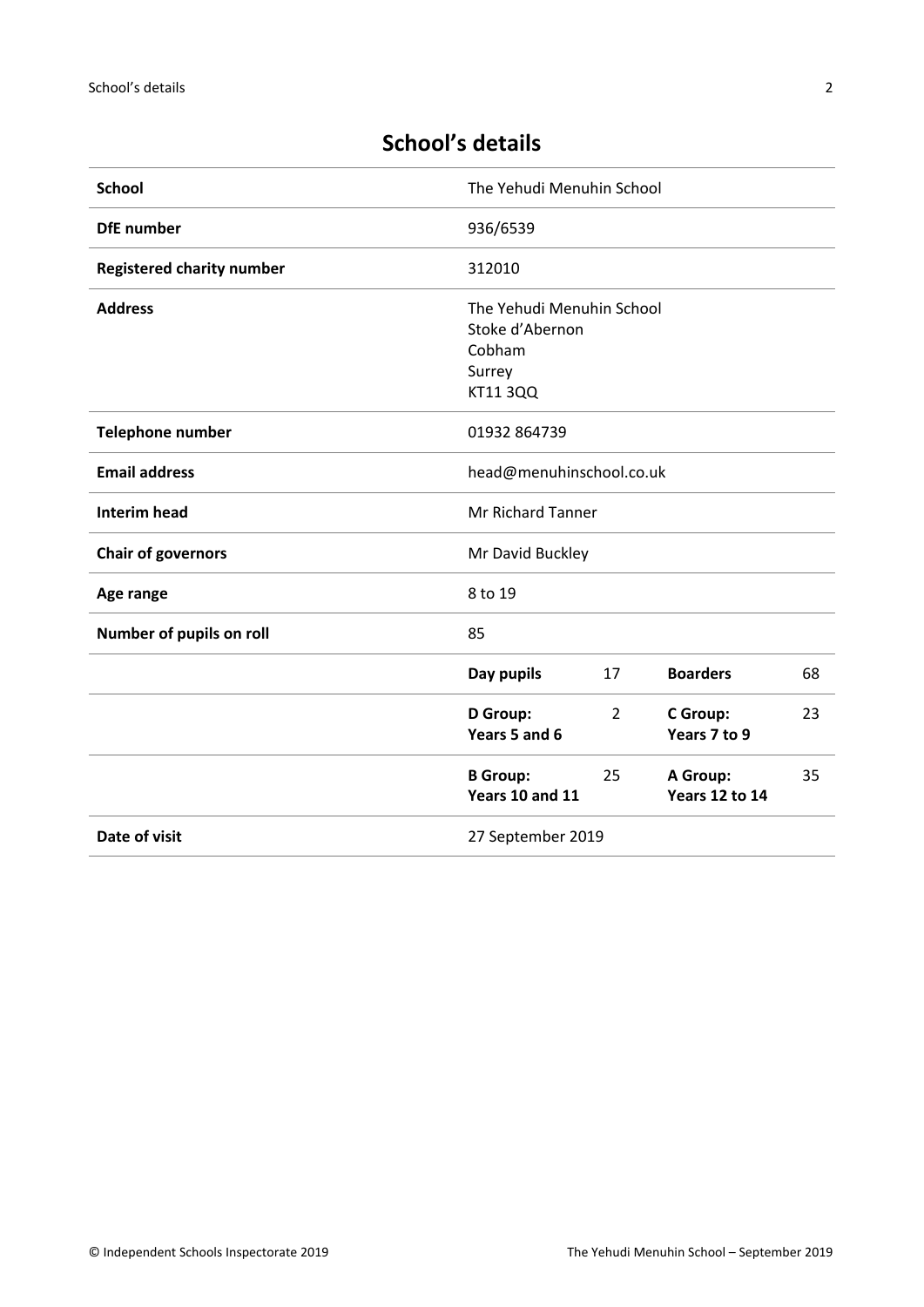# **1. Introduction**

### **Characteristics of the school**

1.1 The Yehudi Menuhin School is an independent co-educational boarding and day school for musically gifted pupils between the ages of eight and nineteen years. It offers specialist tuition on violin, viola, cello, double bass, piano, classical guitar and harp, and at least half of each pupil's day is devoted to musical studies. Some pupils spend an additional year to support their entry to international conservatoires. The school was founded by the late Lord Menuhin in 1963 and relocated to its present site at Stoke d'Abernon in Surrey in 1964. It is a charitable company limited by guarantee, administered by governors who are directors as well as trustees. The school was accorded special status as a centre of excellence for the performing arts in 1973 and since then has been supported by the Department for Education through its music and dance scheme. The school has identified one pupil as having special educational needs and/or disabilities and one pupil has an education, health and care plan. Also, 27 pupils speak English as an additional language. The previous headteacher left and an interim headteacher was appointed from 24 June 2019.

## **Purpose of the visit**

1.2 This was an unannounced progress monitoring visit at the request of the Department for Education (DfE) to check that the school has fully implemented the action plan submitted following the focused compliance inspection in May 2019.

| Regulations which were the focus of the visit                                                                                 | <b>Team judgements</b> |  |
|-------------------------------------------------------------------------------------------------------------------------------|------------------------|--|
| Part 3, paragraphs 7 and 8; NMS 11 (safeguarding)                                                                             | Met                    |  |
| Part 4, paragraphs 18 to 21 (suitability of staff; single central register of<br>appointments); NMS 14 (staff recruitment)    | Met                    |  |
| Part 6, paragraph 32(1)(c) (provision of information)                                                                         | Met                    |  |
| Part 8, paragraph 34 (quality of leadership in and management of<br>schools); NMS 13 (management and development of boarding) | Met                    |  |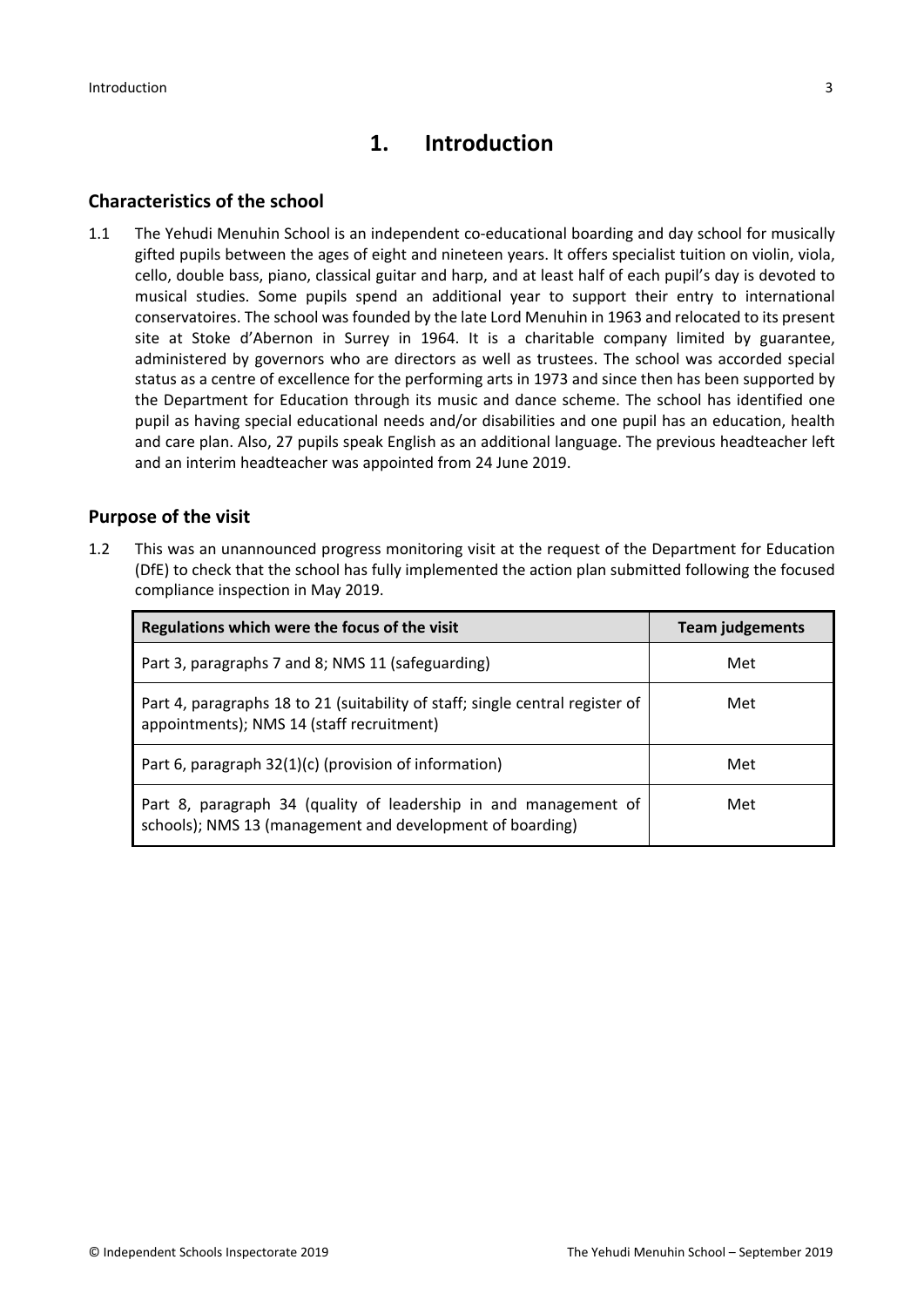# **2. Inspection findings**

### **Welfare, health and safety of pupils – safeguarding [ISSR Part 3, paragraphs 7 and 8; NMS 11]**

#### **Safeguarding policy**

- 2.1 The school meets the requirements.
- 2.2 The school has an appropriate policy for safeguarding which provides suitable arrangements to safeguard and promote the welfare of pupils at the school.

#### **Safeguarding implementation**

- 2.3 The school meets the standards.
- 2.4 Since the previous inspection, the school has taken a much more rigorous approach to the training of staff in safeguarding. All staff are required to confirm that they have read and understood the school's safeguarding policy, and Part 1 and Annex A of *Keeping Children Safe in Education (September 2019)* (KCSIE). They attended update training in safeguarding and briefing on new procedures and requirements before the start of the school year, and separate training sessionsfor individuals orsmall groups have been run for any who were unable to attend that training. New staff receive a thorough induction into all aspects of safeguarding, and the designated safeguarding lead (DSL) ensures that any visiting music teachers are fully briefed before they have contact with the pupils. A register is maintained of training and courses attended by staff and indicates that every member of staff has received the appropriate training. The school has, thus, dealt fully with the action point relating to training in safeguarding which was identified at the previous inspection.
- 2.5 Safeguarding is managed correctly by the DSL and deputy DSL, both of whom have had appropriate training and have a thorough understanding of their roles. They liaise effectively with local agencies and take appropriately prompt action as required if concerns are expressed about a pupil. They have ensured that the school's latest revision of its safeguarding policy has regard to the changes introduced in the September 2019 edition of *KCSIE*. The policy provides appropriate support for pupils' needs and ensures that there are good support systems in place to provide the right help at the right time. Staff report concerns promptly and understand that anyone can make a referral if necessary. Since the previous visit, the governing body has strengthened its procedures for maintaining oversight of the management of safeguarding.
- 2.6 All of the staff interviewed during the visit showed a thorough understanding of policy and procedures, were conversant with signs of abuse, understood the importance of liaising with the DSL at the earliest opportunity, and were fully aware of the need to listen to pupils should they have concerns. They understand what to do should an allegation be made against an adult working in the school. Pupils say that they feel safe in the school, and that they have staff to whom they can turn should they have any concerns. They confirm that they receive guidance through their personal, social, health and economic education lessons on how to keep themselves safe, including when using the internet and social media.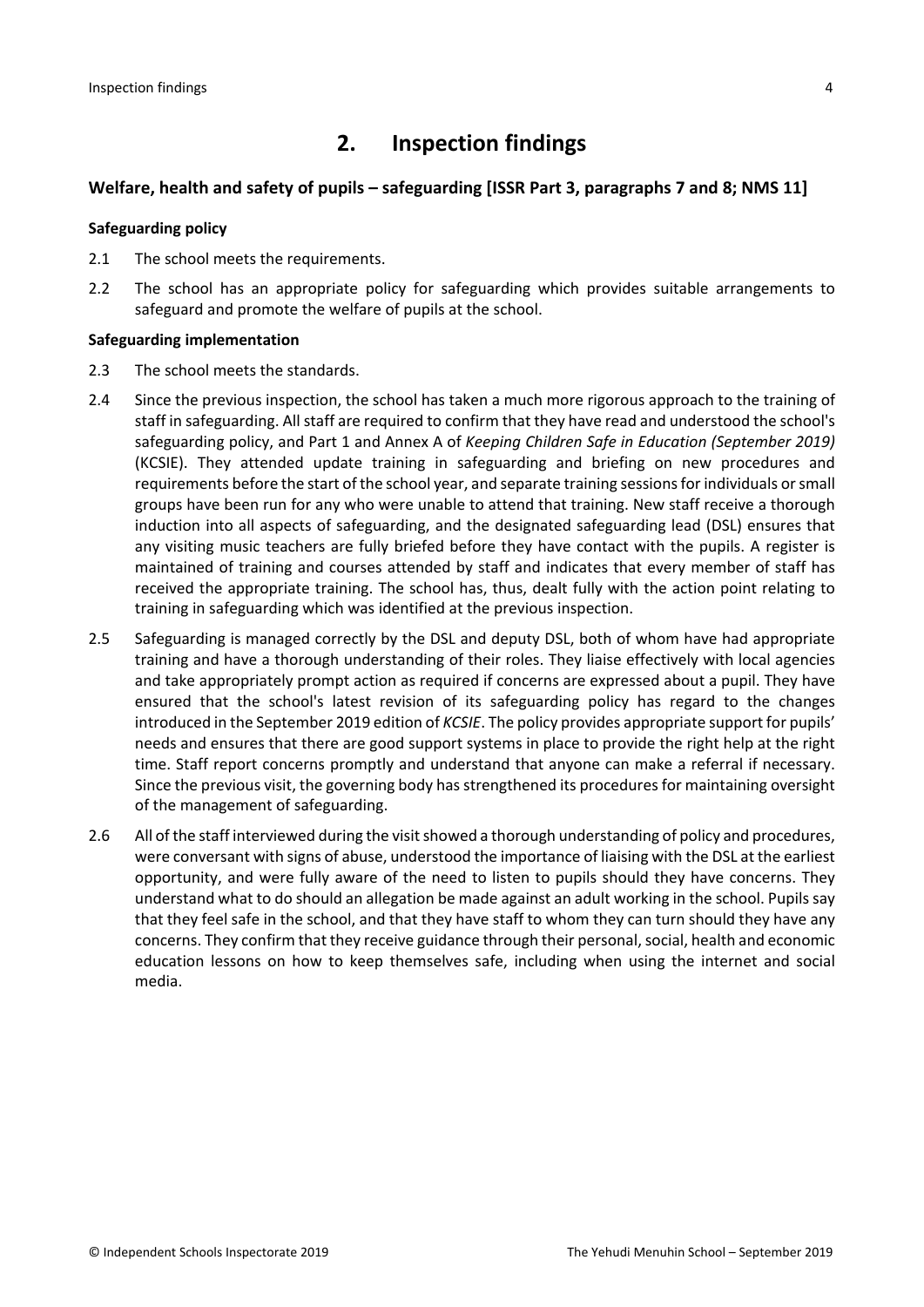## **Suitability of staff and single central register of appointments [ISSR Part 4, paragraphs 18 to 21; NMS 14]**

- 2.7 The school meets the standards.
- 2.8 The school has dealt effectively with the action points identified at the previous inspection with regard to checking the suitability of staff, supply staff and proprietors. The single central register of appointments (SCR), which records the dates on which all checks on the suitability of new appointees have been carried out, has been subjected to rigorous scrutiny. Any checks which had been missed previously have been undertaken retrospectively, thereby rectifying all historic omissions. These retrospective checks confirm that all staff at the school, including temporary and part-time staff, are suitable people to be working with pupils.
- 2.9 For all new appointments, the school has implemented a far more thorough system for ensuring that all necessary recruitment checks are undertaken, and no new member of staff is allowed to start work until all such checks have been completed. The person responsible for undertaking the checks now completes a form for each new appointee to record each check asit is completed, and the headteacher verifies that all the necessary checks have been carried out before that appointee starts work. Further scrutiny of the school's procedures is undertaken by the DSL and the safeguarding governor in order to provide further safeguards.
- 2.10 In rectifying the shortcomings identified at the previous inspection, the school now ensures that separate barred list checks are carried out before staff start work should the criminal record check be delayed. References are obtained from at least two sources before appointments are confirmed. Appropriate checks are undertaken to confirm a person's medical fitness and, where relevant, their qualifications before they start work. Staff involved in teaching are checked against the list of those prohibited from teaching. All checks are recorded in the SCR, and documentary evidence of the checks undertaken is stored in staff personnel files.

### **Provision of information [ISSR Part 6, paragraph 32(1)(c)]**

2.11 The school meets the requirement for providing information relating to safeguarding to parents. Particulars of the arrangements for safeguarding are published on the school's website.

### **Quality of leadership and management [ISSR Part 8, paragraph 34; NMS 13]**

- 2.12 The school meets the standards.
- 2.13 The school's leaders and the governing body have taken decisive action to rectify the shortcomings identified at the previous inspection. They have ensured that staff who have opportunity for contact with the pupils receive appropriate safeguarding training and are kept up to date with any changes in procedures. They have rectified historic omissions in the SCR and implemented a much more rigorous process for checking the suitability of staff, supply staff and proprietors and for ensuring checks are recorded on the SCR. The proprietor has ensured, therefore, that those with leadership and management responsibilities demonstrate good skills and knowledge appropriate to their role, fulfil their responsibilities effectively so that the independent school standards are met consistently, and actively promote the well-being of pupils.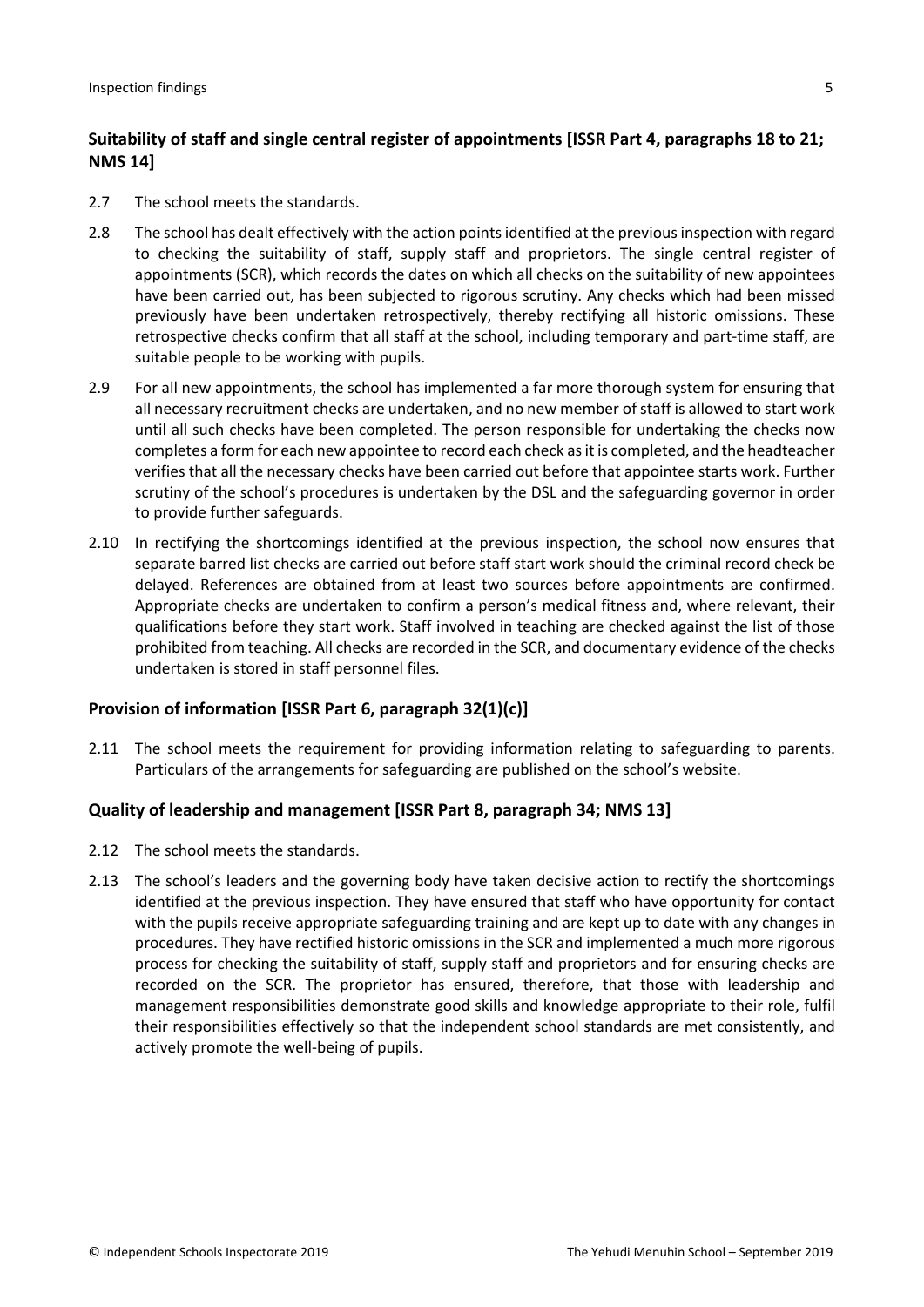# **3. Regulatory action points**

3.1 For the regulations which were the focus of this visit, the school meets all of the requirements of the Education (Independent School Standards) Regulations 2014 and National Minimum Standards for Boarding Schools 2015, and no further action is required as a result of this visit.